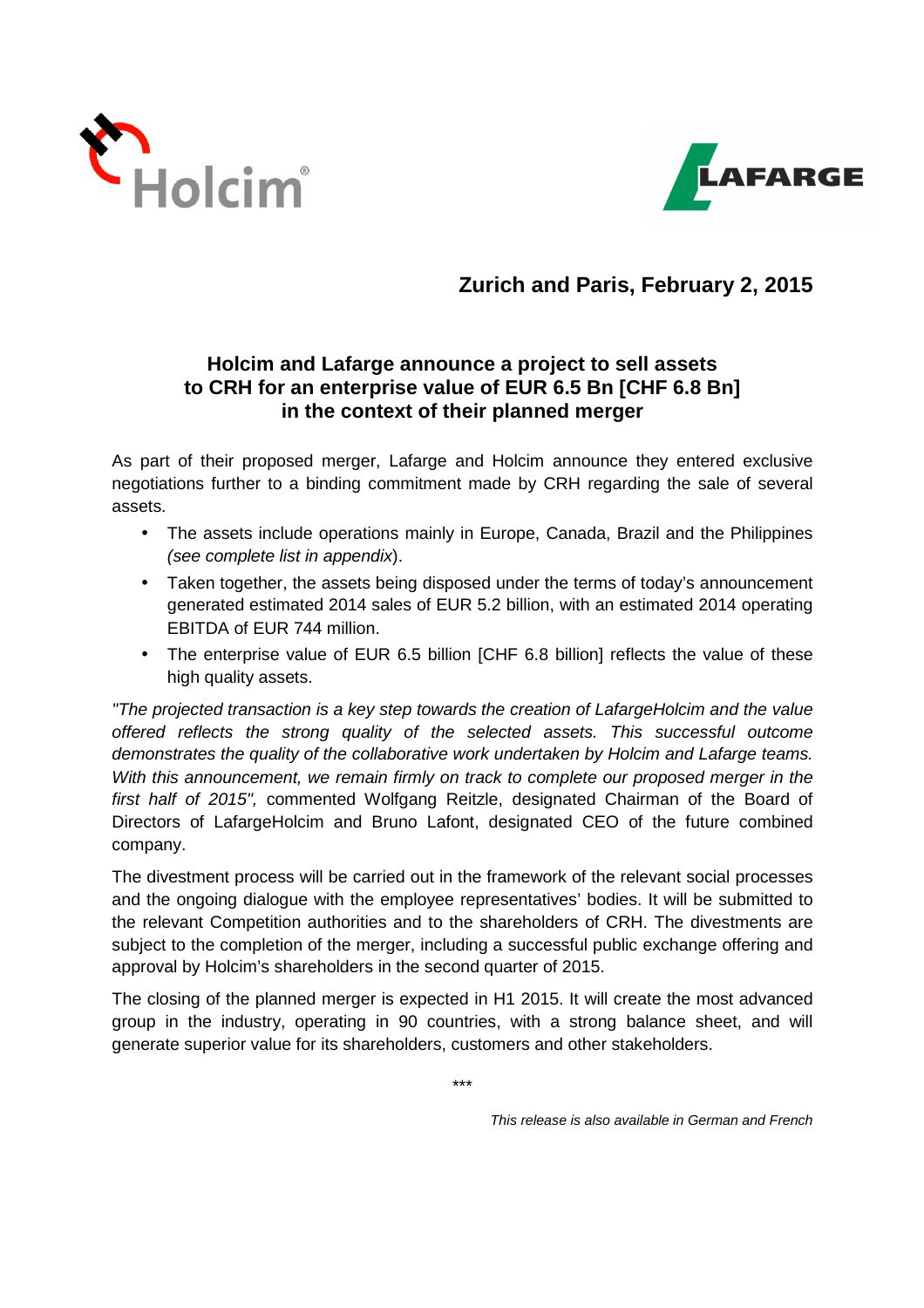## **About Holcim**

Holcim is a global leader in the manufacture and distribution of cement and aggregates (crushed stone, gravel, and sand), as well as other activities, including ready-mix concrete, asphalt, and associated services. The company holds majority and minority shareholdings in some 70 countries and on every continent. In 2013, Holcim recorded net sales of over 19.7 billion Swiss francs. Thanks to our market-oriented structures, product innovations, skilled employees and efficient environmental management systems, Holcim is in a strong position now - and for years.

More information is available on Holcim website site: www.holcim.com

## **About Lafarge**

A world leader in building materials, Lafarge employs 64,000 people in 62 countries, and posted sales of €15.2 billion in 2013. As a top-ranking player in its Cement, Aggregates and Concrete businesses, it contributes to the construction of cities around the world, through its innovative solutions providing them with more housing and making them more compact, more durable, more beautiful, and better connected. With the world's leading building materials research facility, Lafarge places innovation at the heart of its priorities in order to contribute to more sustainable construction and to better serve architectural creativity. More information is available on Lafarge's website: www. lafarge.com

\*\*\*

## **APPENDIX**

## **The two companies are disposing of the following assets in Europe:**

- **France**: in metropolitan France, all of Holcim's assets, except for its Altkirch cement plant and aggregates and ready-mix sites in the Haut-Rhin region, and a grinding station of Lafarge in Saint-Nazaire; Lafarge's assets on Reunion island, except for its shareholding in Ciments de Bourbon
- **Germany**: Lafarge's assets
- **Hungary**: Holcim's operating assets
- **Romania**: Lafarge's assets
- **Serbia**: Holcim's assets
- **Slovakia**: Holcim's assets
- **United Kingdom**: Lafarge Tarmac assets with the exception of Cauldon plant and certain associated assets

## **Outside Europe the two companies are disposing of the following assets:**

- **Canada:** Holcim's assets
- **United States:** Holcim's Trident cement plant (Montana) and some terminals in the Great Lakes area
- **The Philippines:** the shares of Lafarge Republic, Inc. (LRI) from, and other specific assets of, the major shareholders (namely Lafarge Holdings Philippines, Inc., South Western Cement Ventures, Calumboyan Holdings, Inc., and Round Royal, Inc.), except LRI's (i) investment in Lafarge Iligan, Inc., Lafarge Mindanao, Inc. and Lafarge Republic Aggregates, Inc., (ii) Star Terminal at the Harbour Center, Manila, and (iii) other related assets.
- **Brazil:** assets from both Holcim and Lafarge, which include 3 integrated cement plants and 2 grinding stations (with a total of 3.6 Mt annual cement capacity), as well as some ready-mix plants located in the Southeastern region of Brazil.

\*\*\*